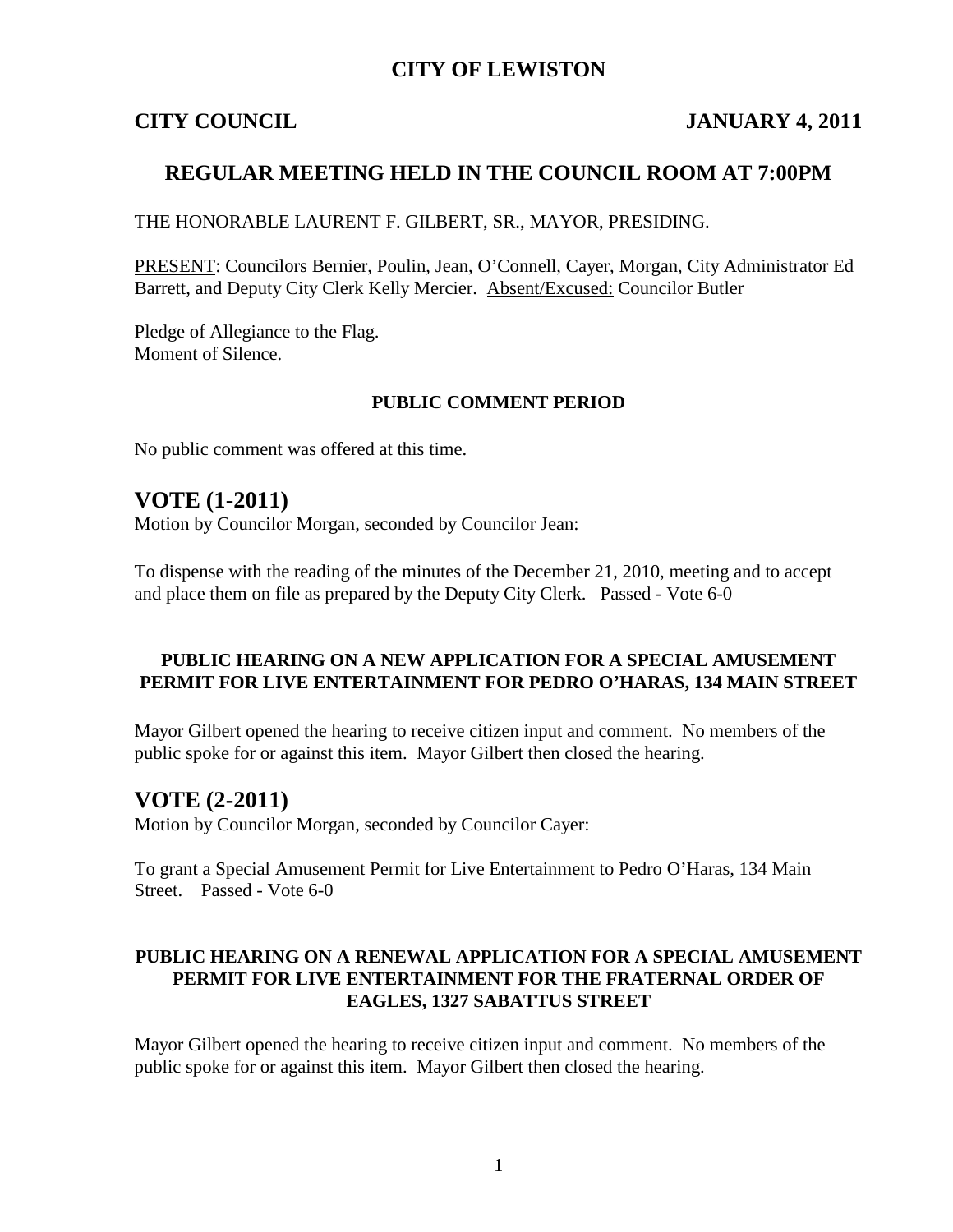# **VOTE (3-2011)**

Motion by Councilor Poulin, seconded by Councilor Bernier:

To grant a Special Amusement Permit for Live Entertainment to the Fraternal Order of Eagles, 1327 Sabattus Street. Passed - Vote 6-0

#### **PUBLIC HEARING ON A RENEWAL APPLICATION FOR A SPECIAL AMUSEMENT PERMIT FOR LIVE ENTERTAINMENT FOR CDDL ASSOCIATES, 33 SABATTUS STREET**

Mayor Gilbert opened the hearing to receive citizen input and comment. No members of the public spoke for or against this item. Mayor Gilbert then closed the hearing.

## **VOTE (4-2011)**

Motion by Councilor Jean, seconded by Councilor Bernier:

To grant a Special Amusement Permit for Live Entertainment to CDDL Associates, 33 Sabattus Street. Passed - Vote 6-0

#### **PUBLIC HEARING AND FINAL PASSAGE FOR AN AMENDMENT TO THE BUSINESSES ORDINANCE REGARDING DEFINITIONS FOR SHELTERS, LODGING HOUSES AND BOARDING HOUSES**

Mayor Gilbert opened the hearing to receive citizen input and comment. No members of the public spoke for or against this item. Mayor Gilbert then closed the hearing.

## **VOTE (5-2011)**

Motion by Councilor Jean, seconded by Councilor Bernier:

That the proposed amendment to the City Code of Ordinances, Chapter 22 "Businesses", Article I. "In General", Section 22-2, Definitions, receive final passage by a roll call vote. Passed - Vote 6-0

#### **PUBLIC HEARING AND ACCEPTANCE OF THE COMMUNITY DEVELOPMENT BLOCK GRANT PROGRAM (CDBG) CITIZENS PARTICIPATION PLAN FOR THE HUD FY2011 ACTION PLAN**

Mayor Gilbert opened the hearing to receive citizen input and comment. No members of the public spoke for or against this item. Mayor Gilbert then closed the hearing.

## **VOTE (6-2011)**

Motion by Councilor Cayer, seconded by Councilor Jean:

To approve the Citizens Participation Plan for the FY2011 Community Development Program, City Policy Manual Number 13, as recommended by the Economic and Community Development Department. Passed - Vote 6-0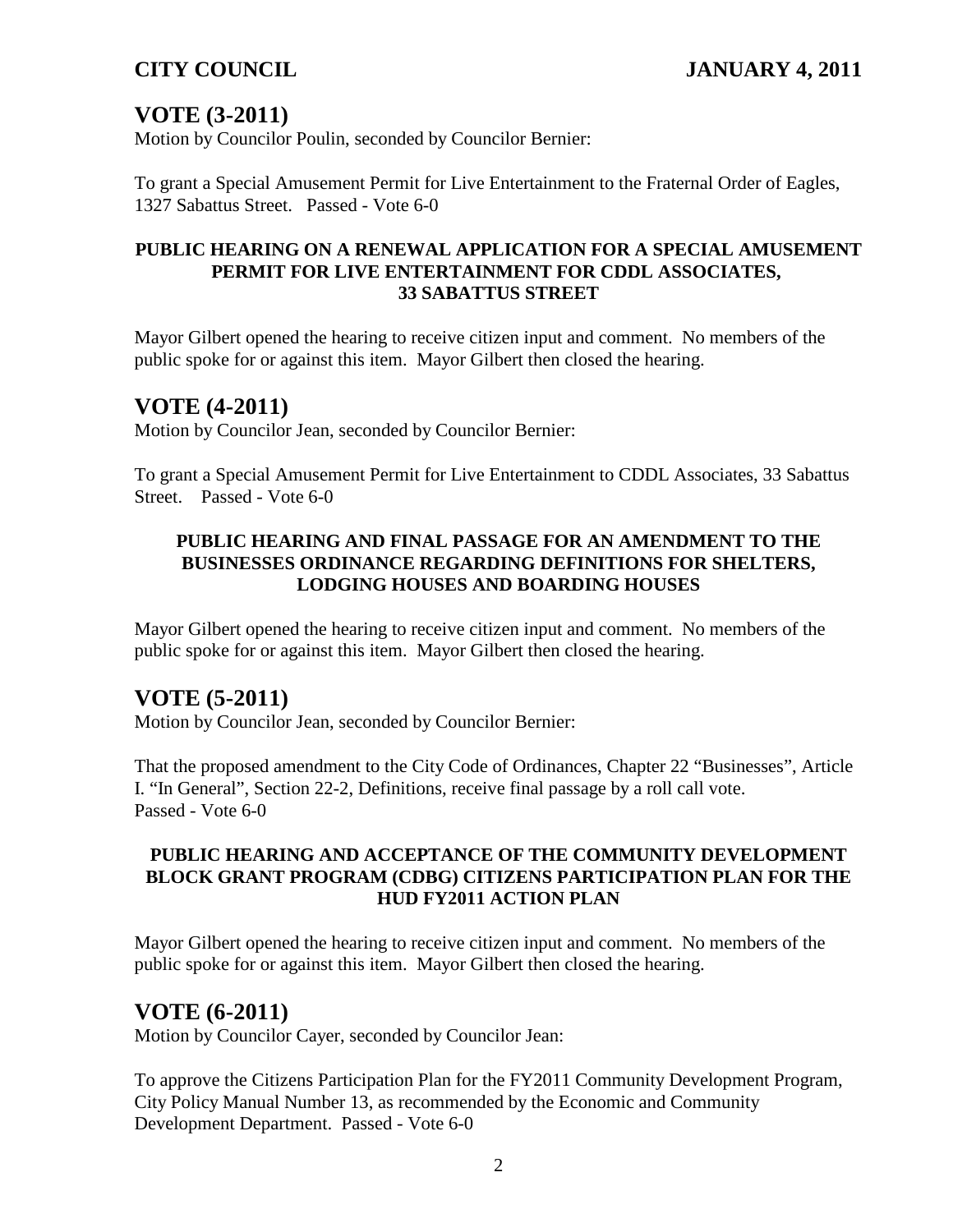## **AMENDMENTS TO THE BUSINESS LICENSE FEE SCHEDULE POLICY**

# **VOTE (7-2011)**

Motion by Councilor Jean, seconded by Councilor Cayer:

To approve the proposed amendments to the Business License Fee Schedule Policy regarding shelters and boarding houses. Passed - Vote 6-0

## **VOTE (8-2011)**

Motion by Councilor Jean, seconded by Councilor Cayer:

To approve the proposed amendments to the Business License Fee Schedule Policy regarding medical marijuana as recommended by the Code Enforcement Division. Passed - Vote 6-0

### **ORDER ADOPTING THE CITY OF LEWISTON WATER DIVISION PUBLIC UTILITIES COMMISSION (PUC) TERMS AND CONDITIONS AS A POLICY OF THE CITY AND AUTHORIZING THE PUBLIC WORKS DIRECTOR TO EXECUTE AND SUBMIT THE TERMS AND CONDITIONS TO THE MAINE PUBLIC UTILITIES COMMISSION FOR THEIR FINAL APPROVAL**

# **VOTE (9-2011)**

Motion by Councilor Jean, seconded by Councilor Morgan:

To approve the Order adopting the City of Lewiston Water Division Public Utilities Commission (PUC) Terms and Conditions as a Policy of the City and authorizing the Public Works Director to execute and submit the Terms and Conditions to the Maine Public Utilities Commission for their final approval. Passed - Vote 6-0

## **RESOLVE - ACCEPTING AND APPROPRIATING A GRANT FROM THE U.S. DEPARTMENT OF HOUSING AND URBAN DEVELOPMENT IN THE AMOUNT OF \$900,000 FOR RIVERFRONT PLANNING AND REVITALIZATION**

## **VOTE (10-2011)**

Motion by Councilor Jean, seconded by Councilor Poulin:

To approve the Resolve accepting and appropriating a Grant from the U.S. Department of Housing and Urban Development in the amount of \$900,000 for Riverfront Planning and Revitalization. Passed - Vote 6-0

## **RESOLVE – ACCEPTING THE CITY OF LEWISTON'S COMPREHENSIVE ANNUAL FINANCIAL REPORT FOR THE YEAR ENDED JUNE 30, 2010**